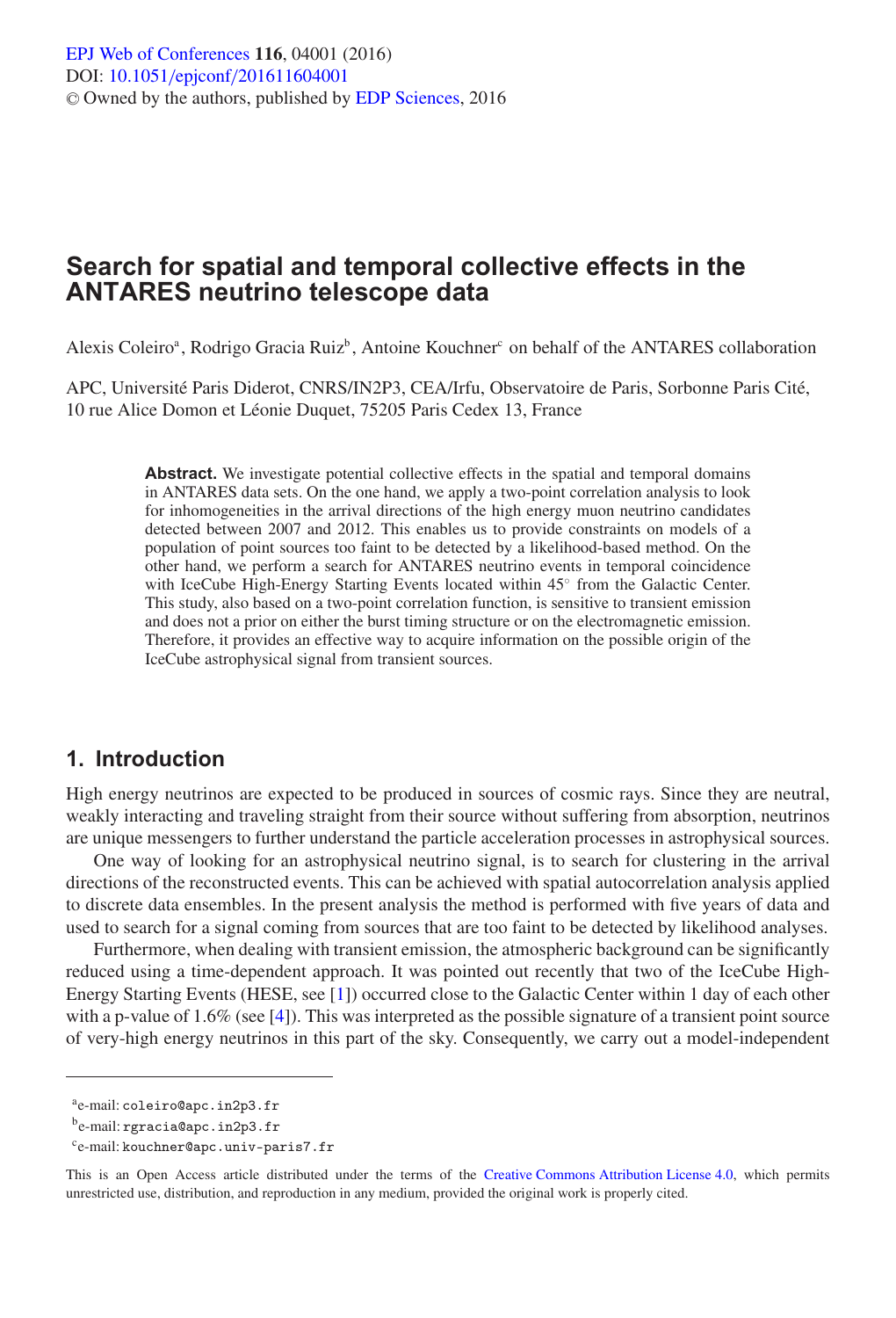<span id="page-1-0"></span>

**Figure 1.** Left: Distributions of the  $n_{hit}$  energy estimator for simulated atmospheric neutrinos, following a Bartol flux ( $∼ E^{-3.7}$ ), and simulated cosmic neutrinos following an  $E^{-2}$  spectrum. Right: Cumulative autocorrelation distribution for the 2007-2012 ANTARES data set (red points) and for the average randomized ensemble (black line).

analysis based on the timing properties of both the ANTARES and IceCube HESE events to constrain a potential transient neutrino signal in the Galactic Center region.

## **2. Search principles**

#### **2.1 Spatial autocorrelation**

The autocorrelation analysis allows to find inhomogeneities within a discrete data set by studying the two point correlation distribution, which is defined as the distribution of the number of pairs of events as a function of their mutual angular distance  $\Delta\Omega$ . As it was shown in [\[2](#page-3-2)] and [\[3\]](#page-3-3), weights based on some energy estimator  $\overline{E}$  can be applied to the events in order to discriminate between atmospheric neutrinos, which dominate at lower energies, and cosmic neutrinos, of which the spectral distribution in energy is harder (see Fig. [1,](#page-1-0) left). Formally, the cumulative autocorrelation distribution can be defined as

$$
\mathcal{N}_{n_{Hi}}(\Delta \Omega) = \sum_{i=1}^{N} \sum_{j=i+1}^{N} \omega_{ij} \cdot \left[1 - H(\Delta \Omega_{ij} - \Delta \Omega)\right],\tag{1}
$$

where H is the Heaviside step function and  $\omega_{ij} = \omega_i \cdot \omega_j$  are weights assigned to the couple of events *i* and *j*. Each of the individual weights  $\omega_i$  is defined as  $\omega(\bar{E}_i) = \int_{i}^{\bar{E}_i}$  $\theta$  $f(\bar{E})d\bar{E}$ , and  $f(\bar{E})$  is the normalized distribution of the energy estimator, which can be obtained from Monte Carlo simulations of the atmospheric background. As it is shown in  $[2]$ , the selected choice for the energy estimator is the number of hits used in the event reconstruction,  $n_{hit}$ . Figure [1](#page-1-0) left, shows a comparison between the  $n_{hit}$ distribution for atmospheric and astrophysical neutrinos.

A comparison of the autocorrelation function resulting from measured events with the one corresponding to a randomized sample will allow to detect possible clusters of events if a statistically significant excess with respect to isotropy is present in the data.

#### **2.2 Time correlation**

In the time correlation study, we extend the two-point correlation function to the time domain. Thus, we define the two-point cumulative distribution as

$$
\mathcal{N}(\Delta t) = \sum_{i=1}^{N_{IC}} \sum_{j=1}^{N_{ANT}} \omega_{ij} \cdot \left[1 - H\left(\Delta t_{ij} - \Delta t\right)\right],\tag{2}
$$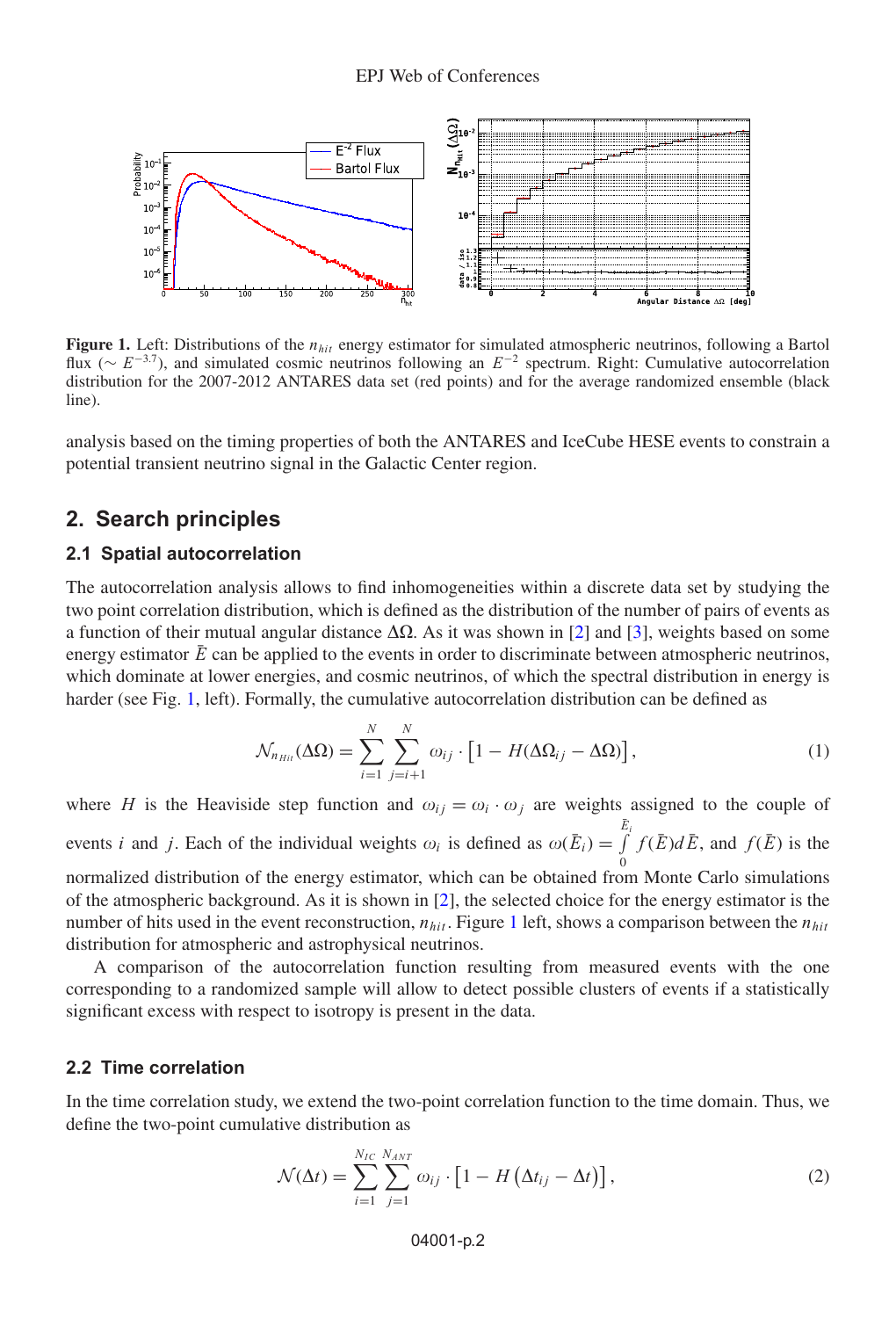where H is the Heaviside step function depending on the absolute value of the temporal distance  $\Delta t$ .  $\omega_{ij}$  are the weights assigned to each couple of IceCube (IC) and ANTARES (ANT) events, labelled respectively i and j. Each weight  $\omega_{ij}$  is computed according to a normal distribution centered on the IceCube HESE events and defined as  $\omega_{ij} = \exp \left( \frac{-\Delta \Omega_{ij}^2}{2\sigma_i^2} \right)$  $\frac{\Delta \Omega_{i,j}^2}{2\sigma_i^2}$ , where  $\Delta \Omega_{i,j}$  is the angular distance between each couple of events, and  $\sigma_i$  is the standard deviation of the  $i^{\text{th}}$  IceCube HESE angular error distribution.

# **3. Spatial autocorrelation**

### **3.1 The ANTARES data set and the reference autocorrelation distribution**

For the present analysis, a data set recorded by the ANTARES neutrino telescope between 2007 and 2012 has been used. The sample contains 5243 up-going neutrino candidates that satisfy selection criteria optimized in order to obtain the best average upper limit on the flux of neutrinos coming from point like sources and extends the data set of the previous analysis (see [\[2\]](#page-3-2)) by about 50%. The reference autocorrelation distribution has been built as the average of the autocorrelation distributions derived from about  $10<sup>4</sup>$  scrambled data sets. Each of them was obtained by keeping the local coordinates of one neutrino candidate, but assigning it a time randomly selected from another event. This process allows to build an isotropic sky map with the same coverage as the original data set, and in which the non uniformity in the data taking conditions is taken into account.

### **3.2 Results and discussion**

The spatial autocorrelation analysis showed that the largest difference between the distributions corresponds to an excess of the ANTARES neutrino candidates with respect to the isotropic ensemble, at scales  $< 0.5^\circ$  (see Fig. [1,](#page-1-0) right). A statistical comparison following the same method described in [\[2](#page-3-2)] was made, and led to the conclusion that this corresponds to a  $\sim$ 2.3 $\sigma$  excess. This difference is therefore not significant. Upper limits are currently being derived on the cumulative flux of unresolved sources.

## **4. Time correlation with IceCube HESE events**

### **4.1 Data samples**

Among the three-year HESE data set, consisting of thirty-seven events (see [\[1\]](#page-3-0)), nine of them are located within 45° from the GC, of which eight occur between May 2010 and November 2012. Moreover, the ANTARES data set, between May 2010 and November 2012, has been optimized through Monte-Carlo simulations to reach a constant neutrino candidate rate over time. That was performed by taking into account variations of the mean counting rate of the optical modules due to the evolution of the data taking conditions in the sea. The final ANTARES data set consists of 4337 events.

## **4.2 Reference distribution**

To detect correlated structures in the data set, a reference cumulative correlation distribution has been built by averaging 10<sup>4</sup> pseudo-experiments. For each pseudo-experiment, the event times are generated following the time dependent background fluctuations while the event local coordinates are drawn from the local coordinates distribution of the data.

A timing correlation between ANTARES events and IceCube HESE events is searched for by comparing, bin-by-bin, the cumulative two-point distribution of the data with the background distribution. Time correlation features will thus appear as differences between these two distributions.